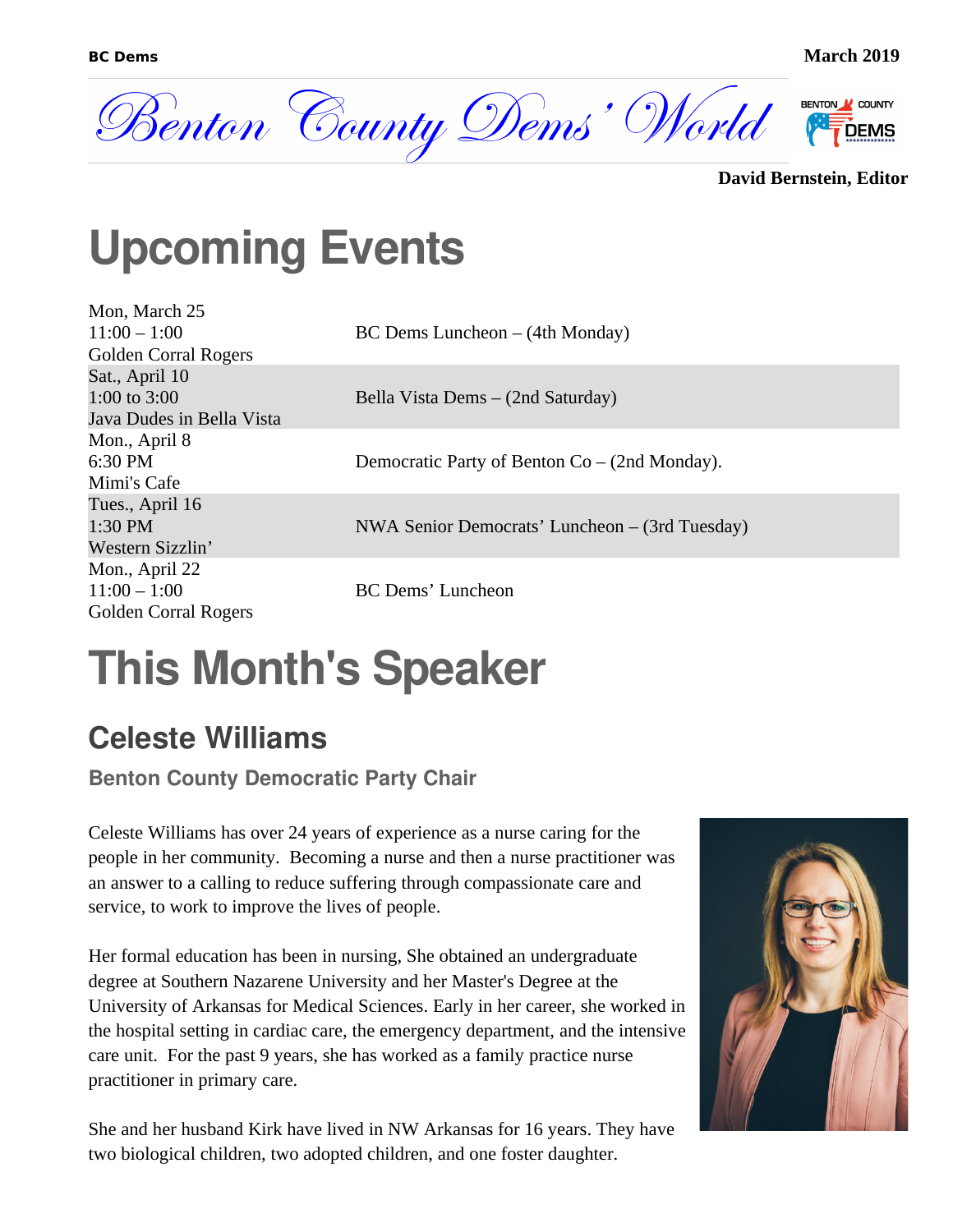Celeste sees people struggling to afford healthcare every day. Often people have to make the difficult decision to choose between paying for medical care, rent, or food, Celeste believes working Arkansans shouldn't have to struggle to meet their basic needs. This is why she ran for State Representative in 2018 and has now become chairwoman of the Democratic Party of Benton County. She hopes to build on the infrastructure built this past election cycle and offer better solutions for Arkansas families by getting Democrats elected.

#### **The President's Memo**



As I am writing this, it is Friday, March 8, **International Women's Day**. The first National Women's Day was held in 1909 – 110 years ago! When women in Russia gained suffrage in 1917, March 8th became a holiday and thereafter many communist countries celebrated it. The United Nations adopted it in 1975 and in 1994 Maxine Waters, along with 79 cosponsors, introduced a resolution in Congress to recognize the day officially. This was referred to committee and no vote on it has ever been held. Although not for us, for many around the world it is a national day off.

Articles in The Democrat Gazette's Business section this week speak to this issue. The World Bank has reported that in the last decade six countries – **Belgium,** 

**Denmark, France, Latvia, Luxembourg, and Sweden - have passed laws to protect men and women equally.** Most of the countries of the world have also made some limited progress in that time but, conversely, the **US score has not improved**. It puts us behind 60 other countries and ties us with Kenya, Malawi, and the Bahamas.

The score is calculated in eight categories according to 35 indices that reflect life for women. They range from getting married and having children, to getting a job and being paid, to managing assets and starting a business. The U.S. earned a perfect score of 100 in five categories. It received a 75 in the pensions category since women do not earn credits for time spent in childcare. Our lowest score was in the "having children" category since we do not guarantee 14 weeks of paid maternity leave, established by the International Labor Organization, 100% of maternity-leave benefits, or paid paternal leave.

We earned a 75 for equal pay for equal work of equal value since women still only earn 82% of what men do. How do we make progress in this area? We need to accumulate data. And thus the second article that a federal judge this week ordered the Trump administration to reinstate a rule requiring companies with more than 100 workers to report salary data by race and gender.

With increased transparency on this issue will come, I believe, increased accountability and progress.

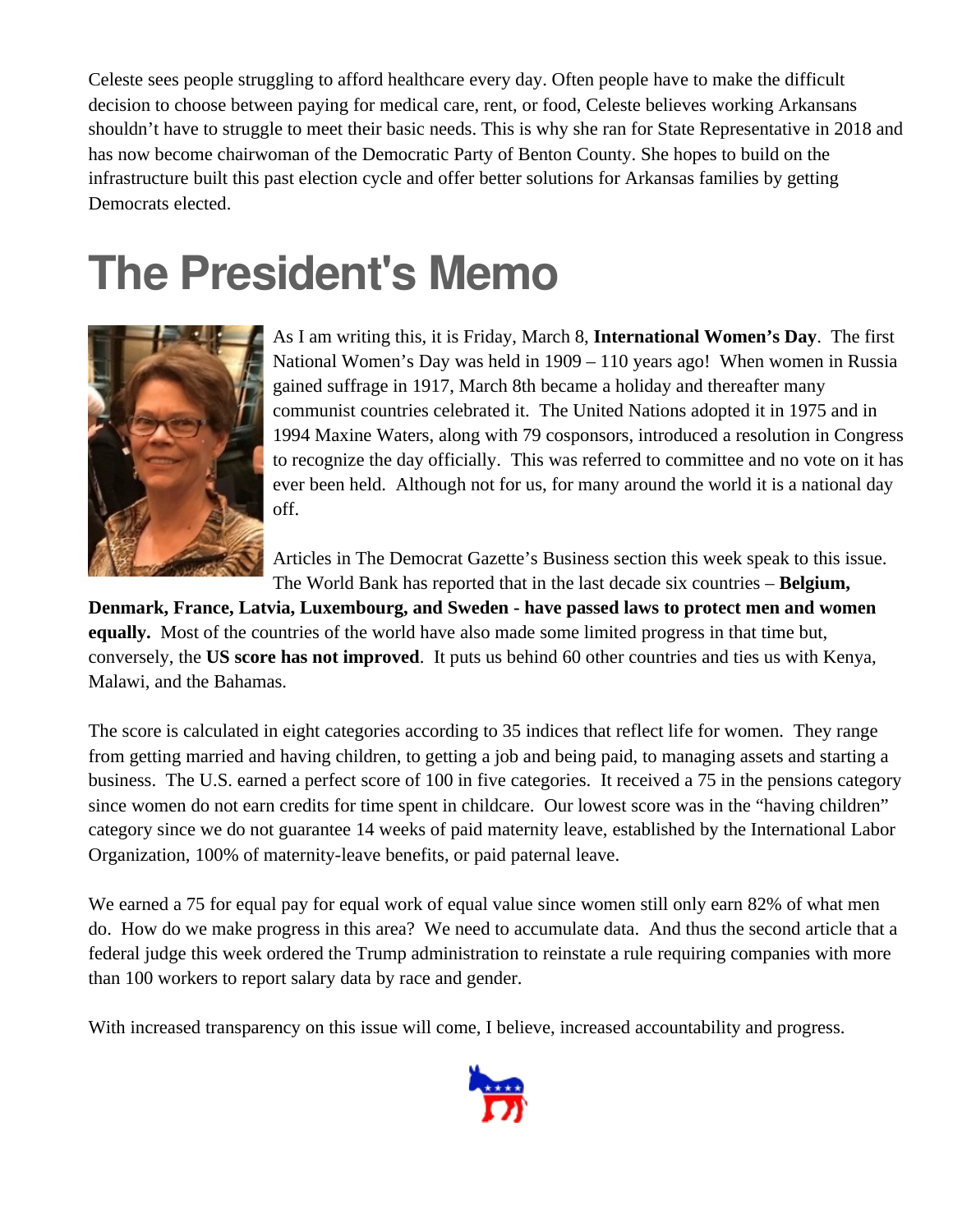## **Mark Your Calendar**

#### **Benton County Dems Bean Dinner Friday, April 26**

This year's featured speaker will be Clarke Tucker, IV. Mr. Tucker served in the 91st Arkansas General Assembly as State Representative from Little Rock, recently ran for Congress in the 2018 elections and is now a partner in the law firm of Poynter Tucker.

Clarke attended Harvard University and the University of Arkansas School of Law, where he graduated magna cum laude and served as the Editor-in-Chief of the Arkansas Law Review. During law school, Mr. Tucker received many awards and honors - a trend which has continued into his years as a practicing attorney and as a legislator, including being recognized as an emerging business leader in the 2015 "40 under 40" list published by Arkansas Business.



Proceeds from the Bean Dinner fundraiser will be used to support area candidates in upcoming elections. The dinner will be held at Janie Darr Elementary, 6505 S. Mt. Hebron Rd., Rogers from 6:30-8:30 p.m.

#### **SPONSORSHIPS AVAILABLE**

**Sponsorship levels are listed below.** If you would like to be a sponsor for the Bean Dinner, please respond to this **email or contact [Diana Kolman](mailto:dkolman@cox.net?subject=Bean%20Dinner%20Sponsorship) (479-903-3532)**.

Each sponsor will receive complimentary dinner tickets as indicated, as well as being listed in the dinner program.

- **Gold level \$200.00 (5 tickets)**
- **Silver level \$150.00 (4 tickets)**
- **Bronze level \$100.00 (3 tickets)**
- **Friend level \$50.00 (2 tickets)**

## **Arkansas Says No to the ERA**

Also on International Women's Day the Arkansas State Agencies and **Governmental Affairs Committee defeated HJR 1002 which would have made Arkansas the 38th state to ratify** the 1972 federal **[Equal](https://www.equalrightsamendment.org/)  [Rights Amendment](https://www.equalrightsamendment.org/)**. Dozens of disheartened men and women dressed in white who had gathered to celebrate nonetheless jumped to their feet to applaud Joyce Elliott who had championed the bill.

**Arkansas Not ratified**

Call Your State Representative and Senator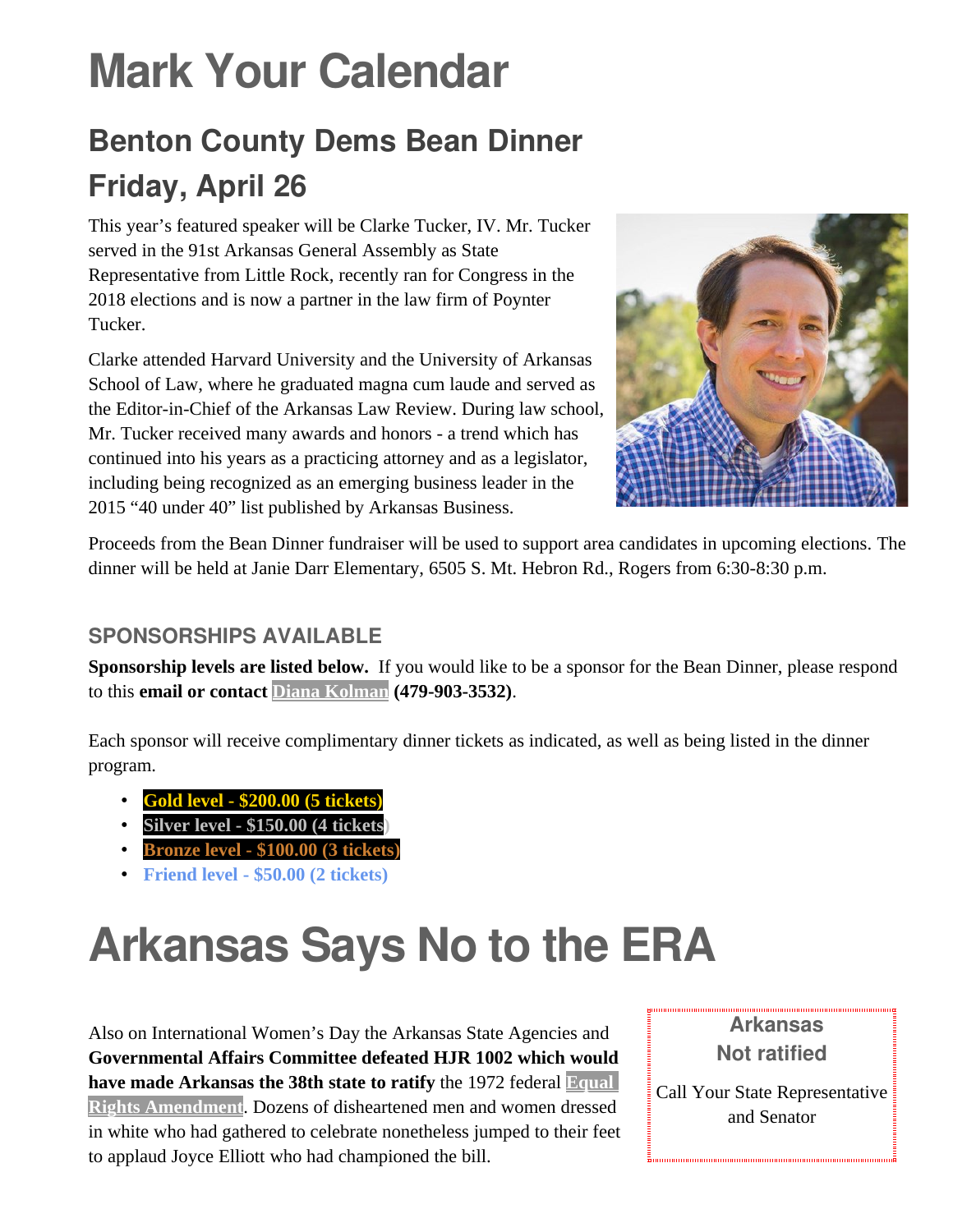#### **ger·ry·man·der**

#### **/ jerē mand r/ ˈ ˌ ə**

Gerrymandering involves what's called the ["cracking and packing"](http://www.redistrictinggame.org/learnaboutmission2.php) of voters by moving the boundaries of voting districts. Cracking spreads opposition voters thinly across many districts to dilute their power. Packing concentrates opposition voters in fewer districts to reduce the number of seats they can win.

Gerrymandering has become a much more effective tool in the last 20 years. With sophisticated computer programs and ever more detailed information on voters' location and preferences, politicians can now crack and pack with [surgical precision](https://www.washingtonpost.com/news/monkey-cage/wp/2018/04/26/yes-gerrymandering-is-getting-worse-and-will-get-worse-still-this-explains-why/).



## **Cracking Down On Immigrants?**

*"The figure above shows a summary of ICE-ERO removals for the past three fiscal years, broken down by interior versus border arrests, as well as criminals versus non-criminals. The drop in border apprehensions offers important public safety benefits, as there was a 24 percent (18,511) decrease in criminal border removals from FY2016 to FY2017. At the same time, the renewed commitment to interior enforcement resulted in a 10 percent increase in ICE criminal removals from FY2016 to FY2017, with 53 percent of criminal removals resulting from ICE interior arrests."*

"Fiscal Year 2017 ICE Enforcement and Removal Operations Report." *ICE*, www.ice.gov/removal-statistics/2017."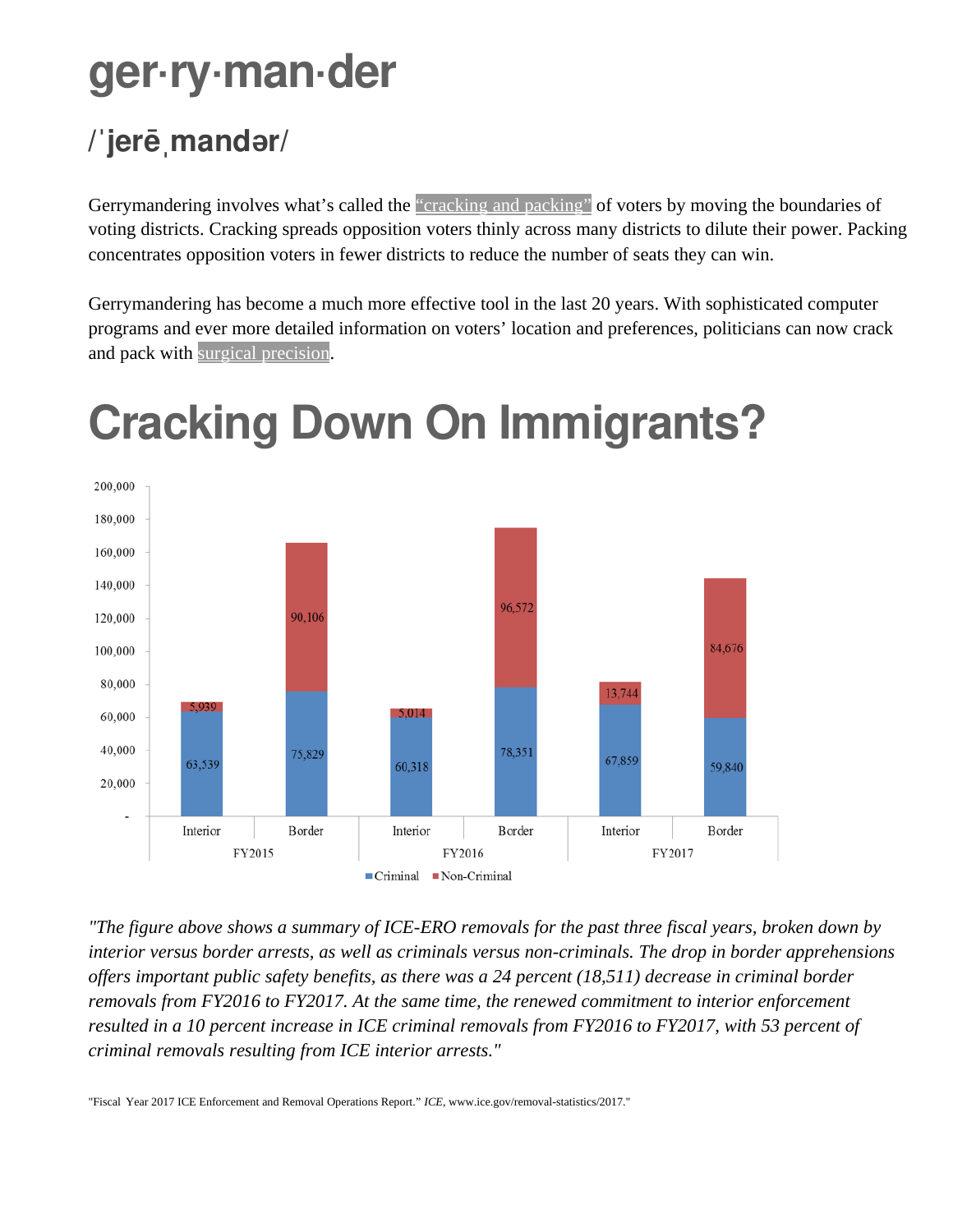### **Trickle-Down Ain't Trickling**



Corporate tax receipts are near a 75-year low as a share of the economy.

By The New York Times | Source: Bureau of Economic Analysis

The amount of corporate taxes collected by the federal government has plunged to historically low levels in the first six months of the year, pushing up the federal budget deficit much faster than economists had predicted

The reason is President Trump's tax cuts. The law introduced a standard corporate rate of 21 percent, down from a high of 35 percent, and allowed companies to immediately deduct many new investments. As companies operate with lower taxes and a greater ability to reduce what they owe, the federal government is receiving far less than it would have before the overhaul.

Tankersley, Jim. "How the Trump Tax Cut Is Helping to Push the Federal Deficit to \$1 Trillion." *The New York Times*, The New York Times, 25 July 2018, www.nytimes.com/2018/07/25/business/trump-corporate-tax-cut-deficit.html.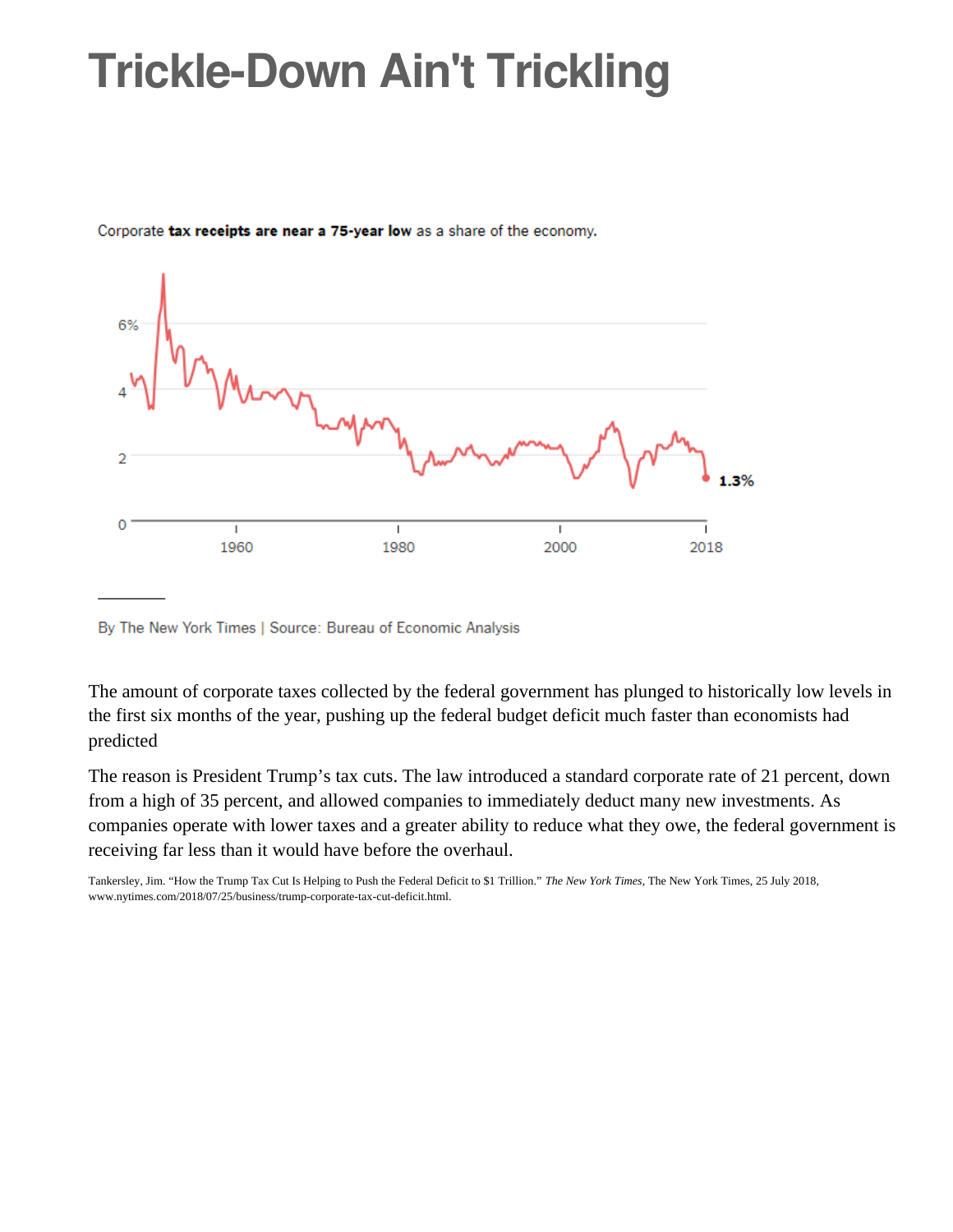## **General Meeting Minutes**

#### **BENTON COUNTY DEMS Feb. 25, 2019 General Meeting Golden Corral, Rogers, AR**



President Eunice VanTuyl called the meeting to order at 12:00 noon. She welcomed new attendees, visitors, and new members. Dr. Richard Bland led the group in the Pledge of Allegiance.

Vice President Julia Bailey introduced the speaker, Diego Quiñones, the State Director of Latino/a Engagement for the Democratic Party of Arkansas. Diego gave a summary of demographic changes in Arkansas. He also spoke about his efforts to get out the Hispanic vote. He said he feels the key to success in this effort is to try to establish relationships with Hispanics as well as encouraging their involvement in political endeavors.

After the program, Eunice called the business meeting to order by asking for approval of the minutes of the Jan. 28, 2019, meeting. The minutes were approved as submitted. The treasurer's report was also approved as submitted.

Announcements:

- Bean Supper: This event is scheduled for Friday, April 26, from 6:30 8:30 at Janie Darr Elementary School in Rogers. This event is a fundraiser for Democratic candidates. Tickets will sell for \$15, and sponsorships will be solicited. The speaker will be Clarke Tucker who was recently a candidate against French Hill for the 2nd Arkansas Congressional District. Tucker is 38 years old and earned a law degree from Harvard University. At the dinner, there will also be an auction of a poster for the movie "The Firm" autographed by author John Grisham. Bill Beck donated the poster for auction.
- Book Exchange: Eunice reminded members about the monthly book exchange.
- Democratic Group Cooperation: Julia and Eunice met with Celeste Williams and Larry Concannon of the Democratic Party of Benton County to discuss better communication and work collaboration. The four groups involved (Benton County Dems, Democratic Party of Benton County, Senior Dems, and Bella Vista Dems) will attempt to keep each other informed of future plans. They will work together to commemorate the one hundredth anniversary of women getting the vote.
- Democratic Party of Benton County: Larry Concannon invited Benton County Dems members to the monthly meetings of this group which meets on the second Monday of every month. The meeting location is now Mimi's Restaurant. There is a social time at 6:00, and the meetings begin at 6:30. The next meeting is on March 11.
- Government Affairs Meeting: Larry Concannon encouraged attendance at these meetings which are held every two weeks in Benton County. Information is posted on the Democratic Party of Benton County website.
- Newsletter: Mike Reese commended David Bernstein for his efforts on the club newsletter.

The next meeting will be March 25 at the Golden Corral. The meeting adjourned at 1:08 p.m.